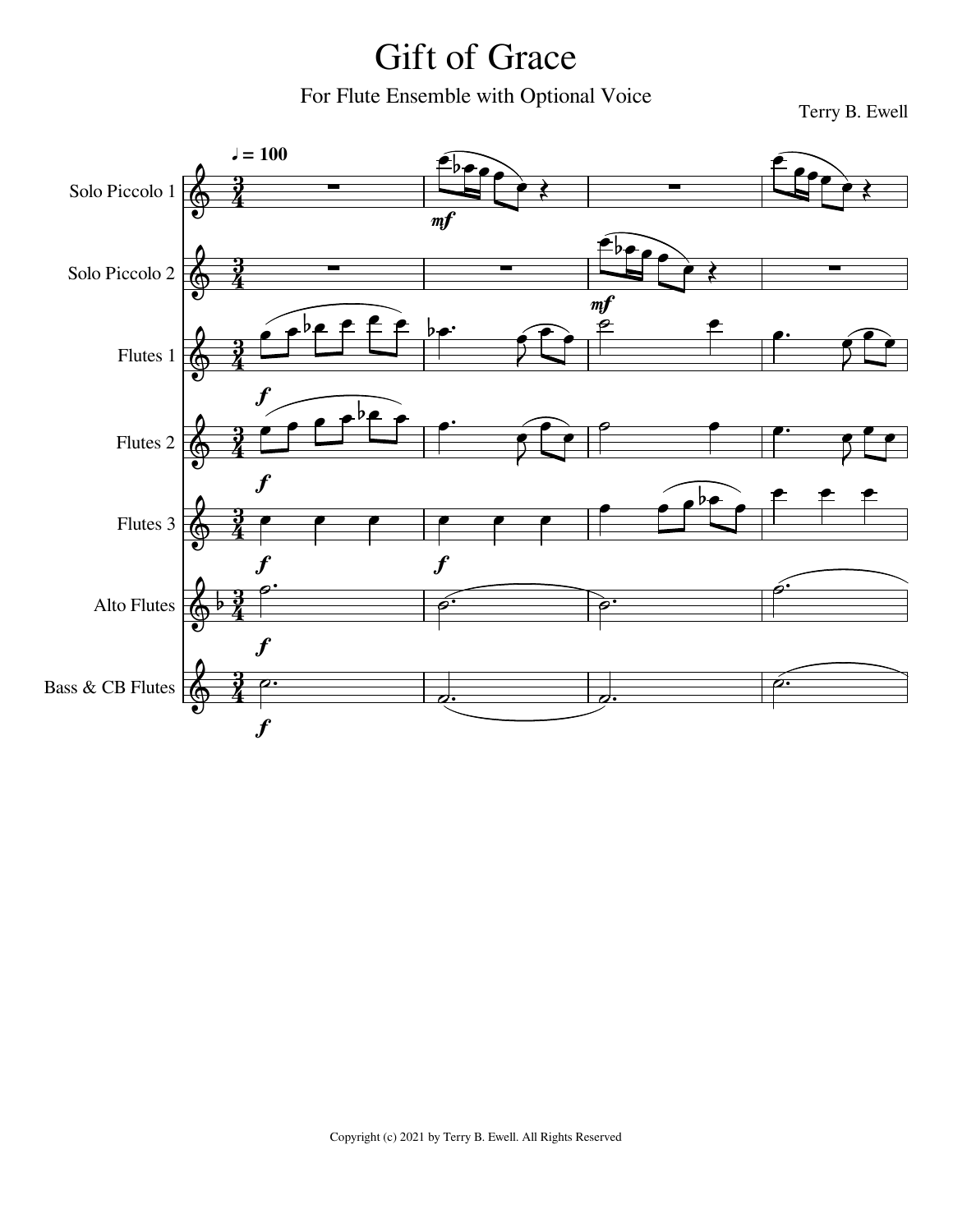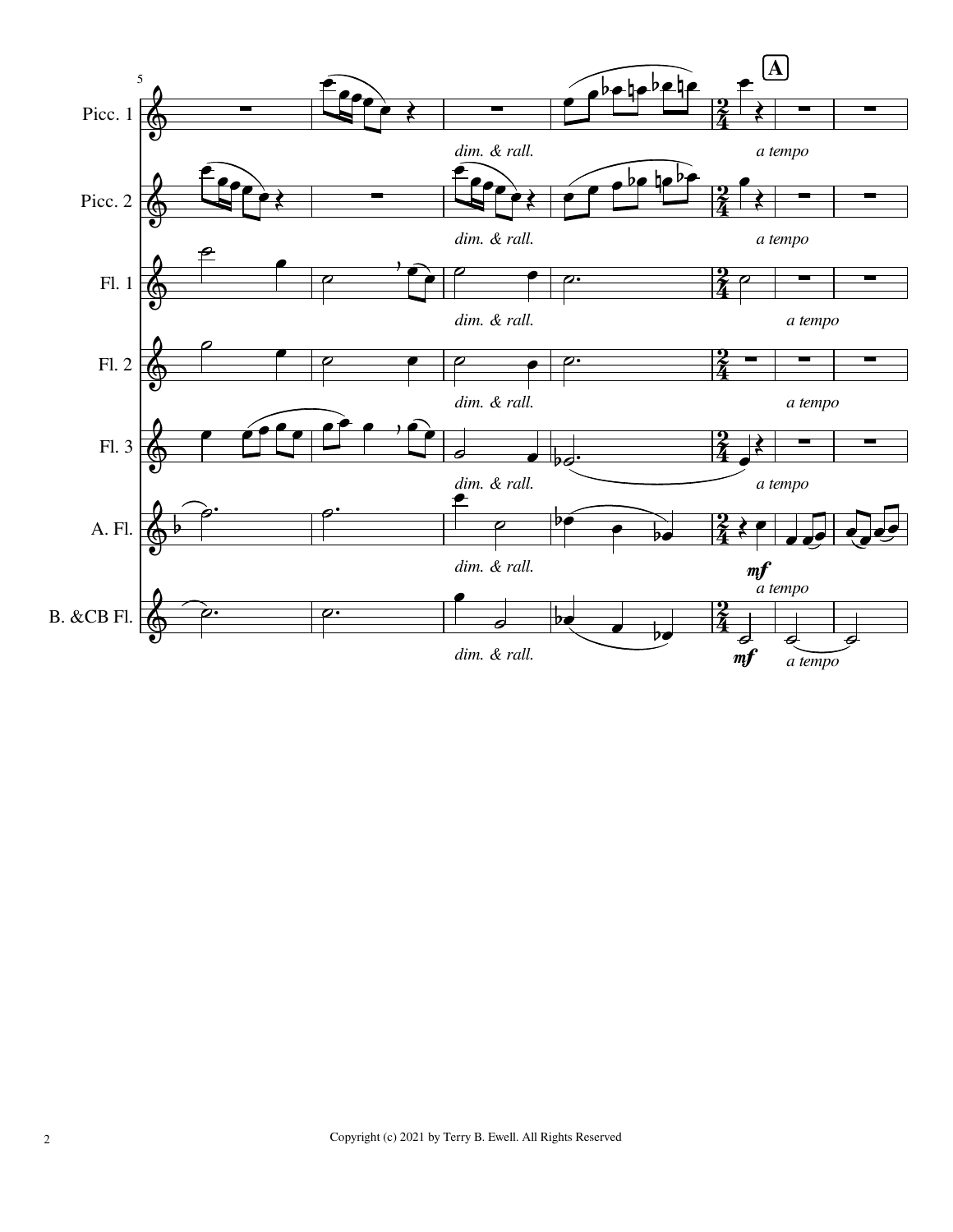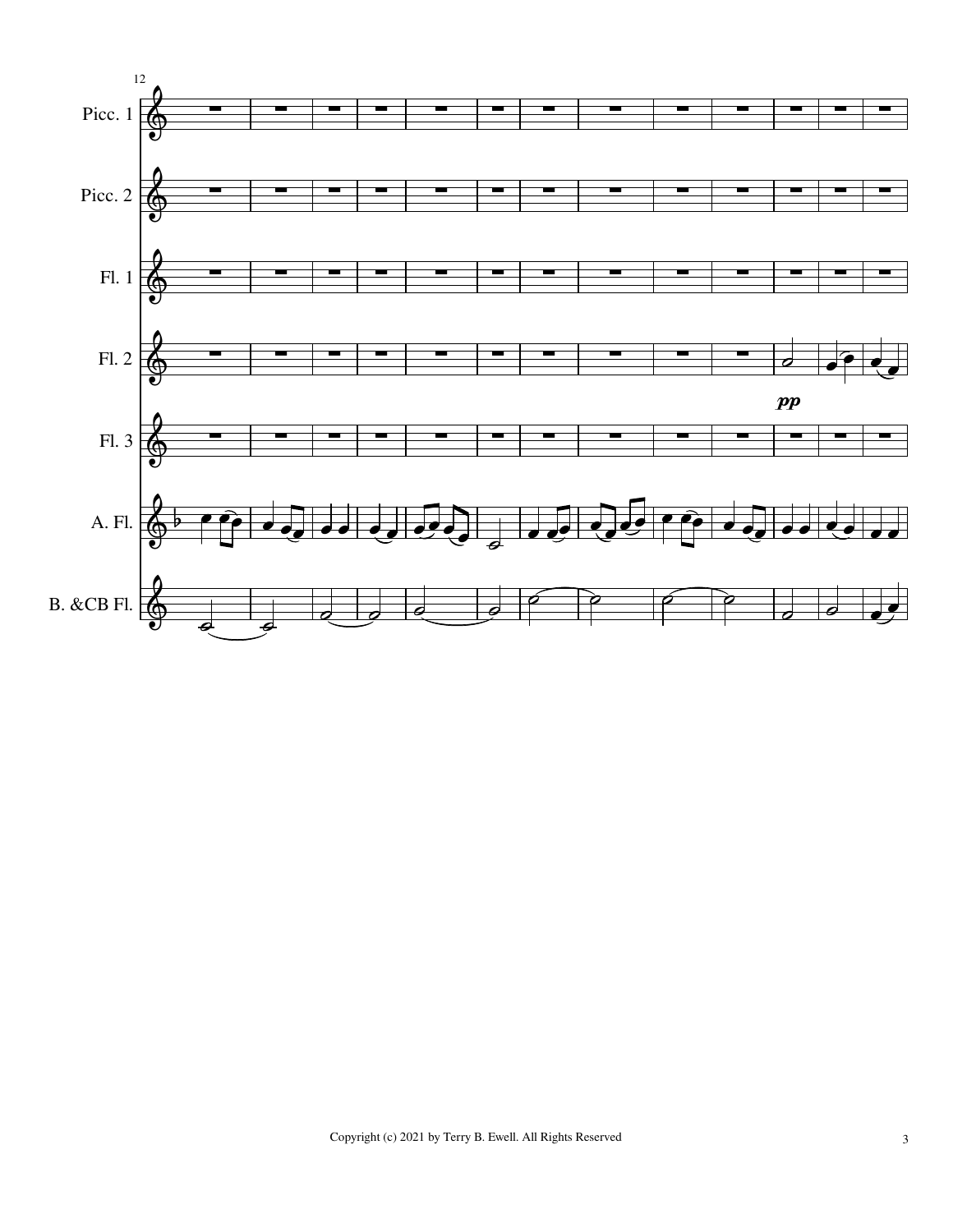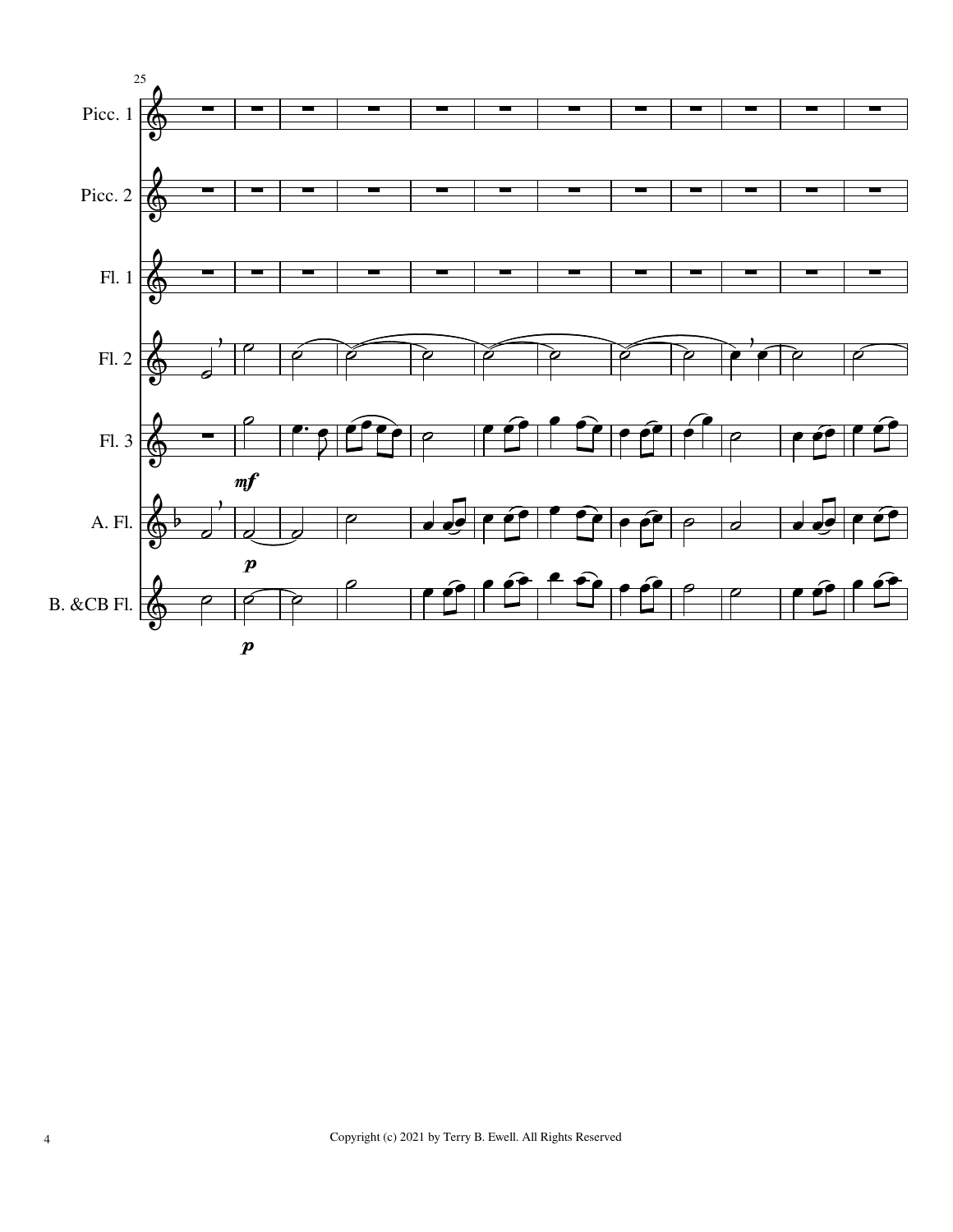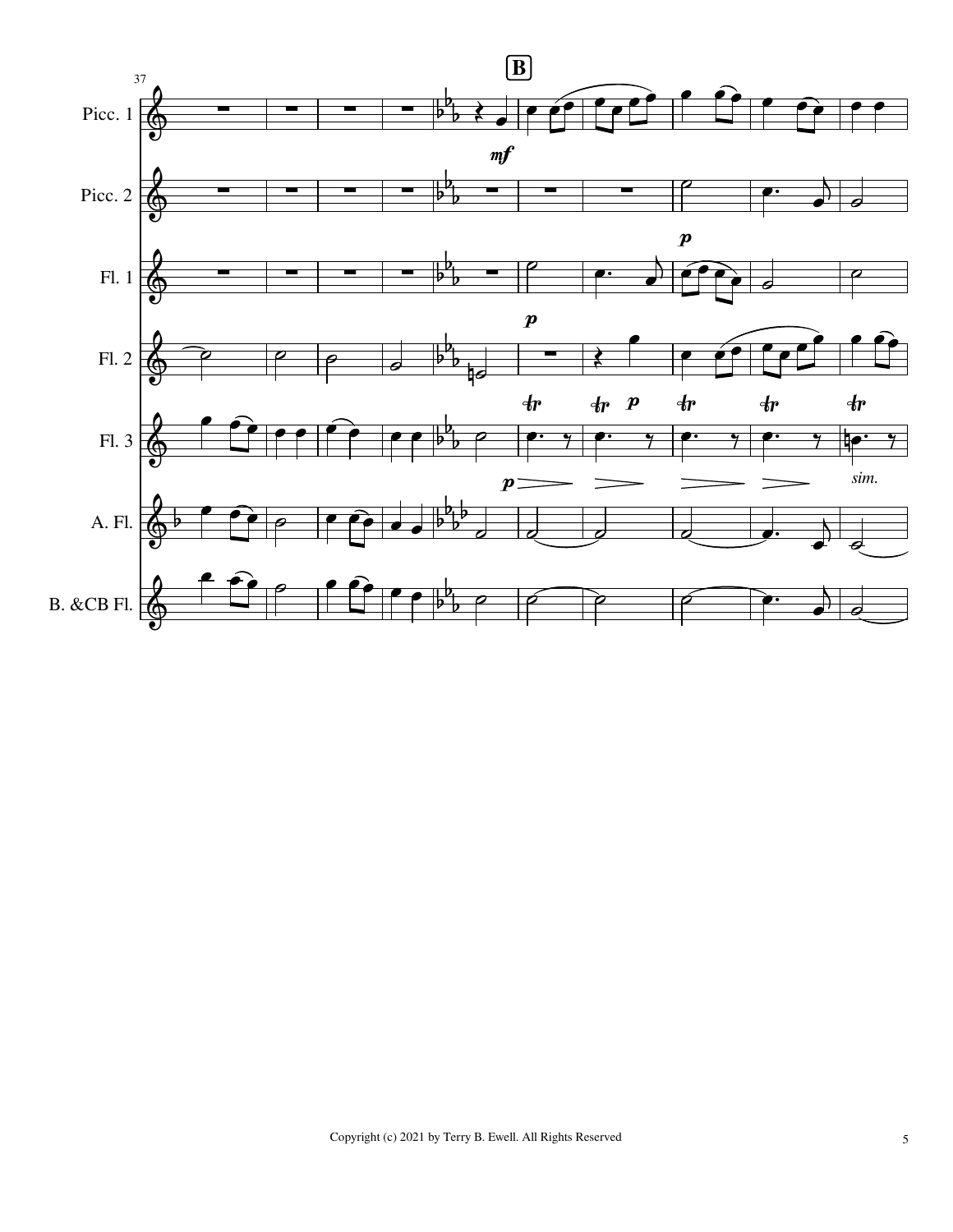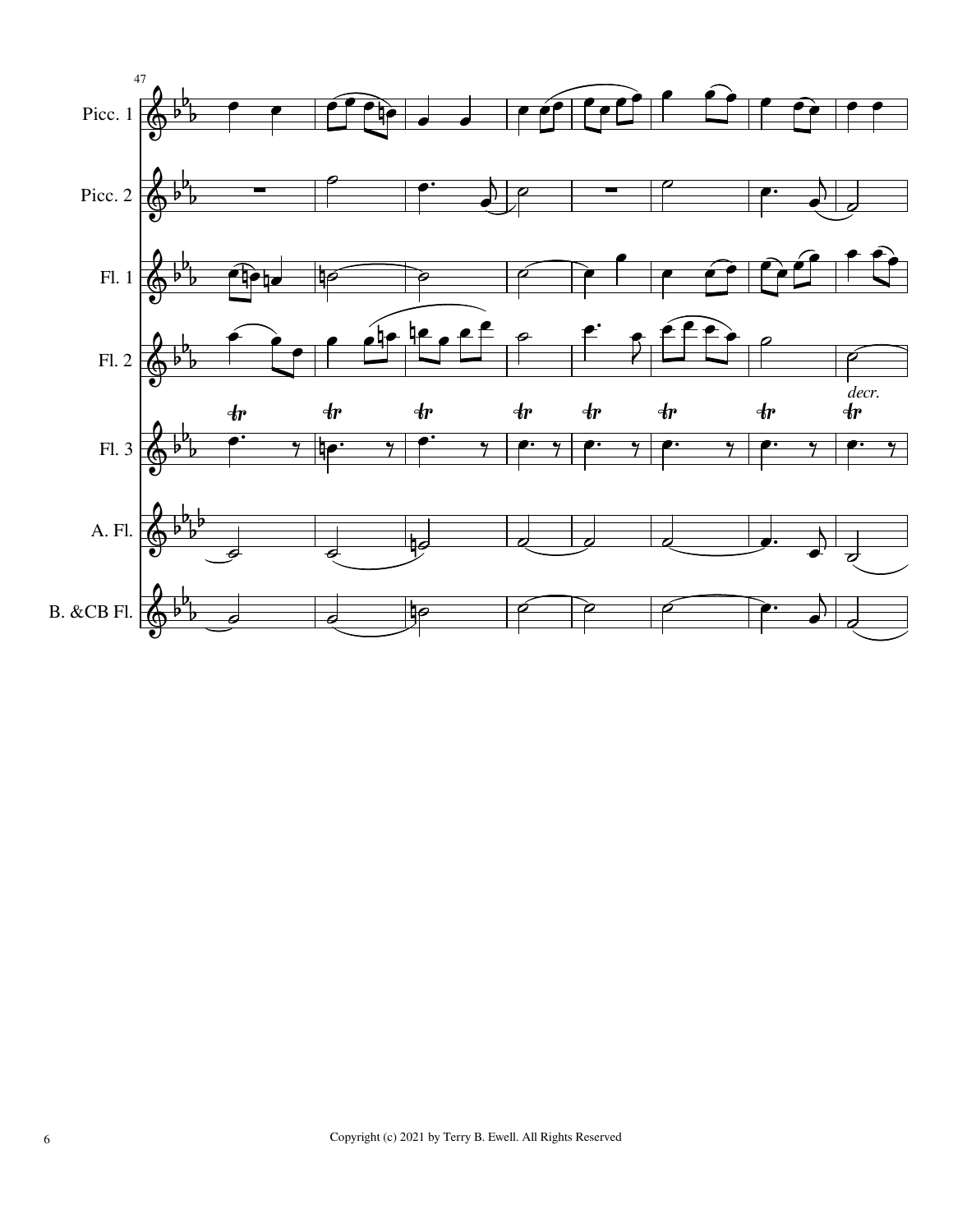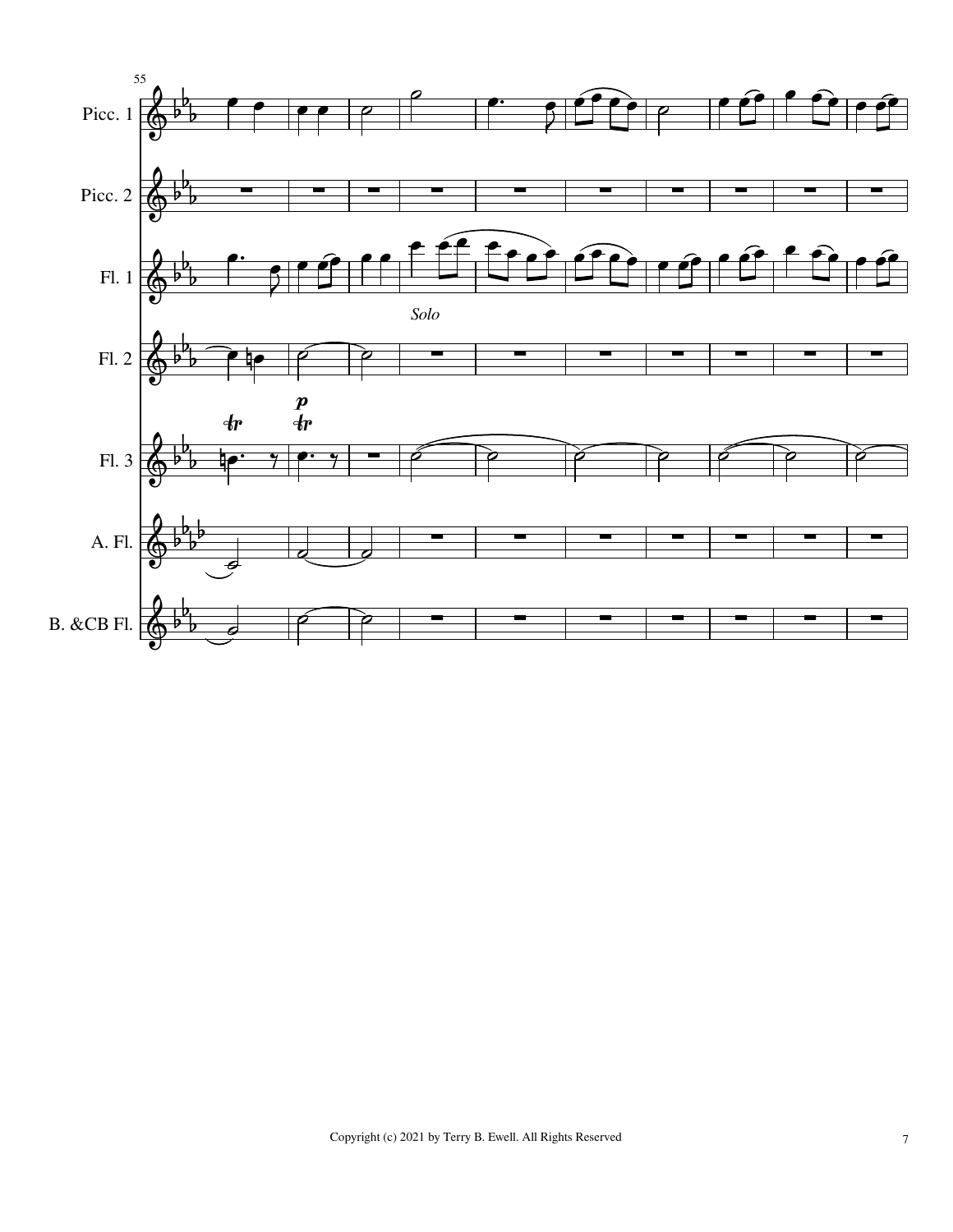

*rall.*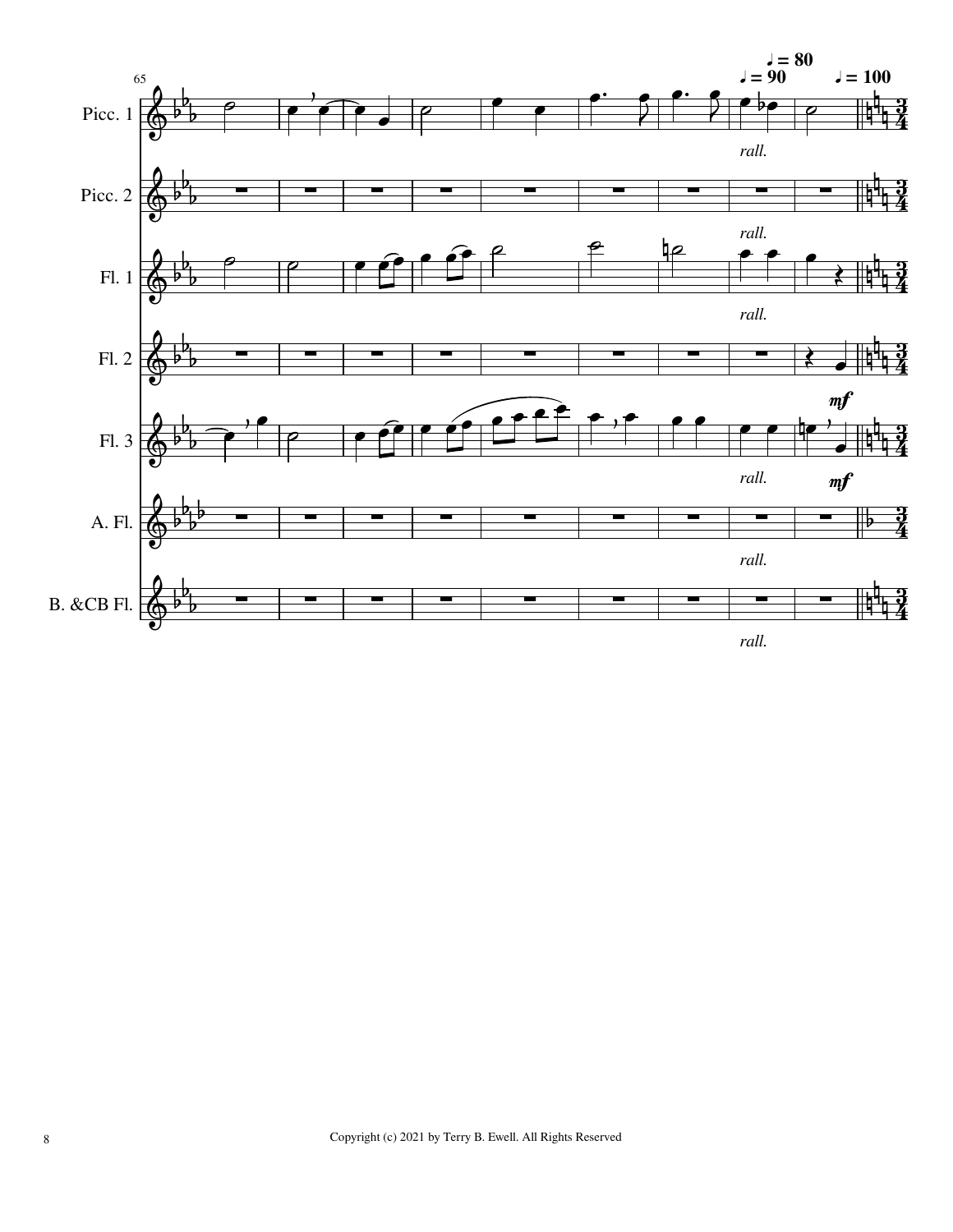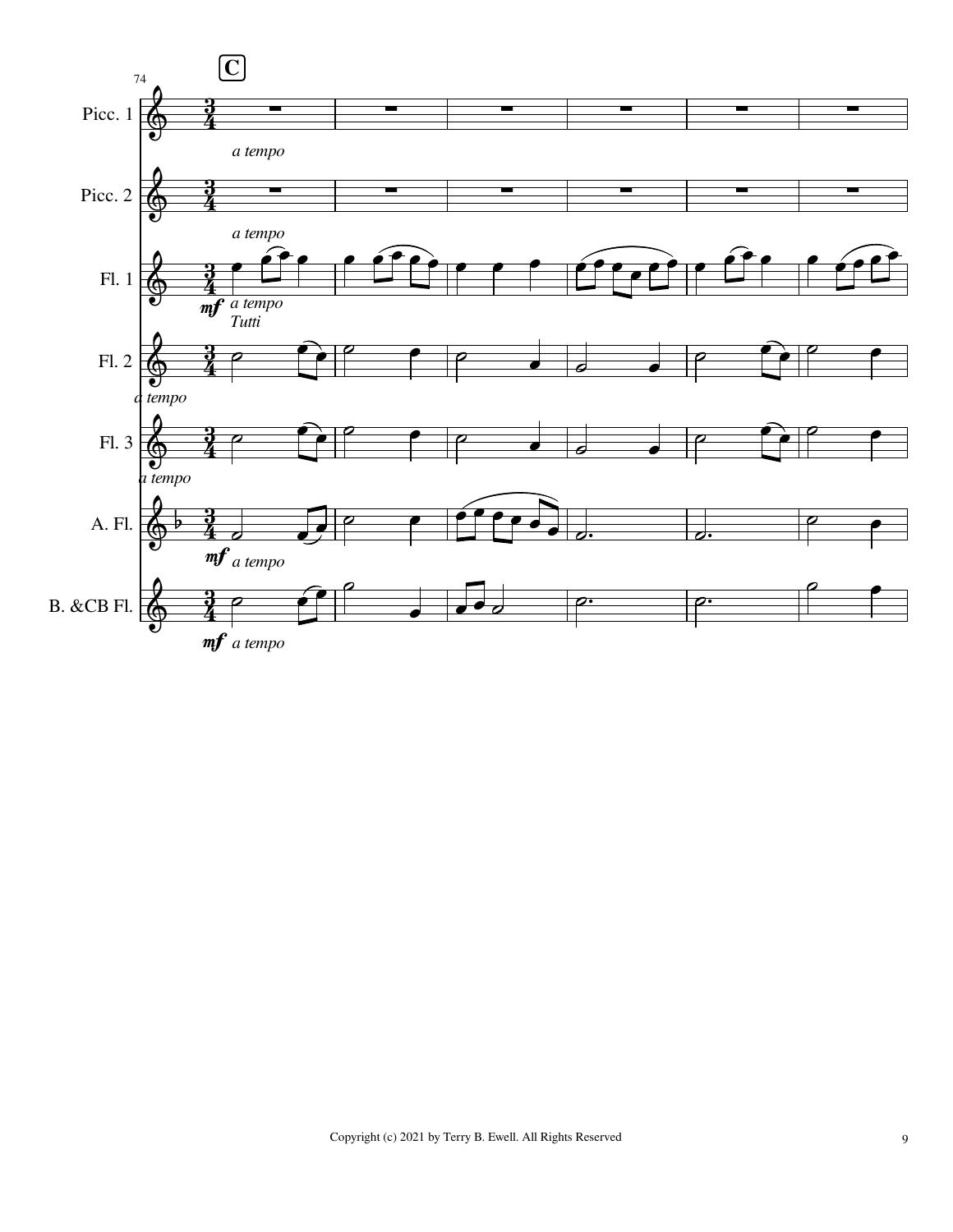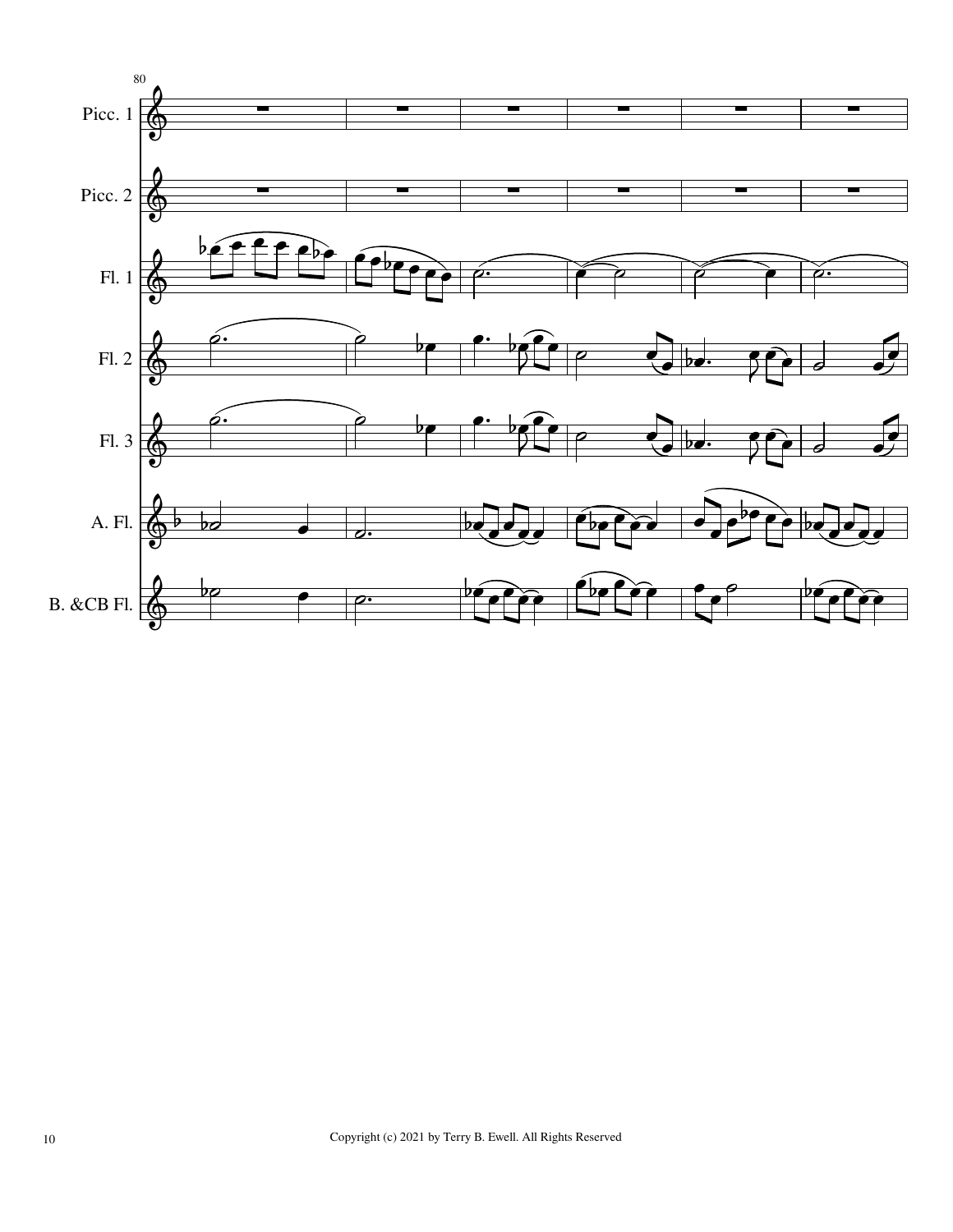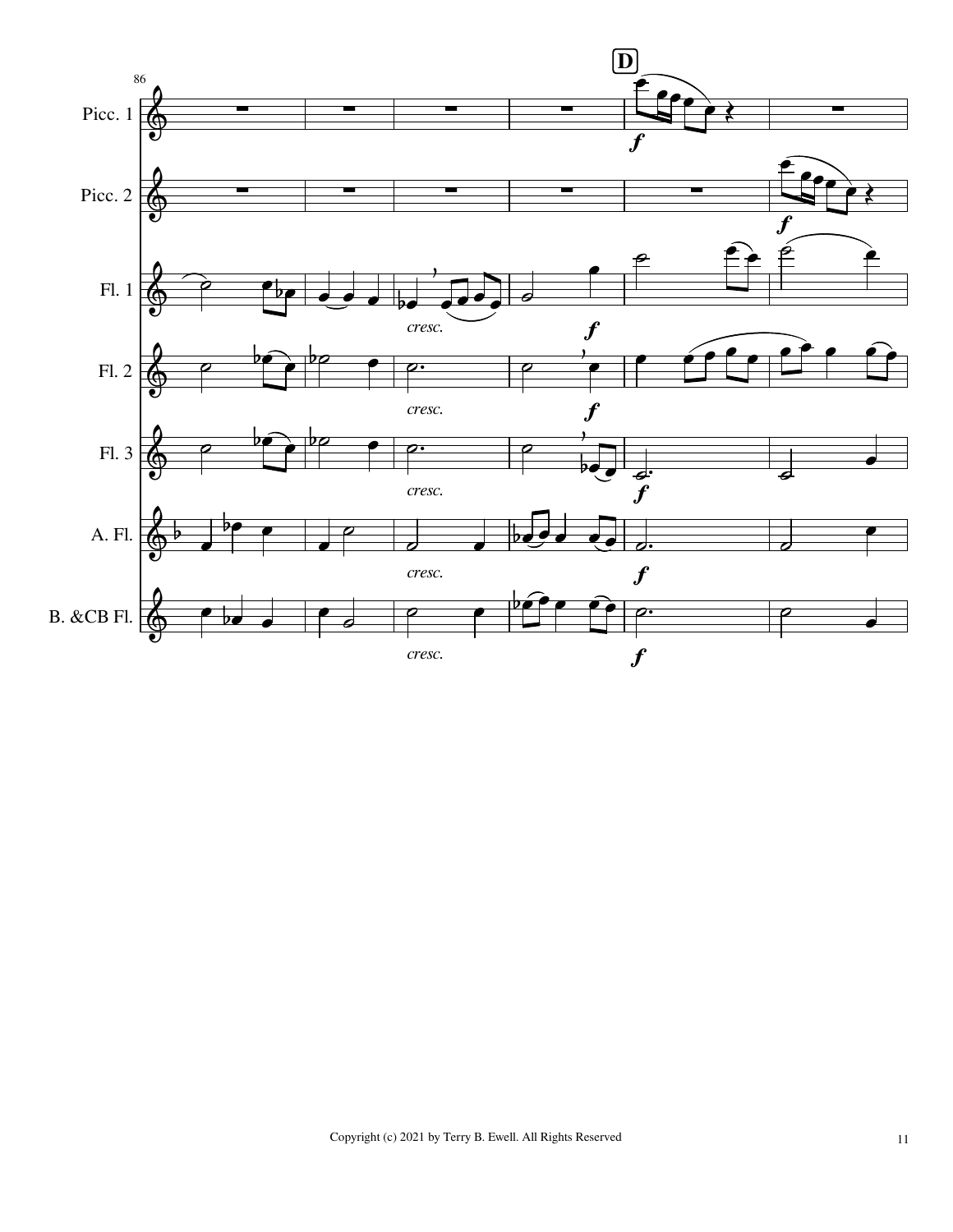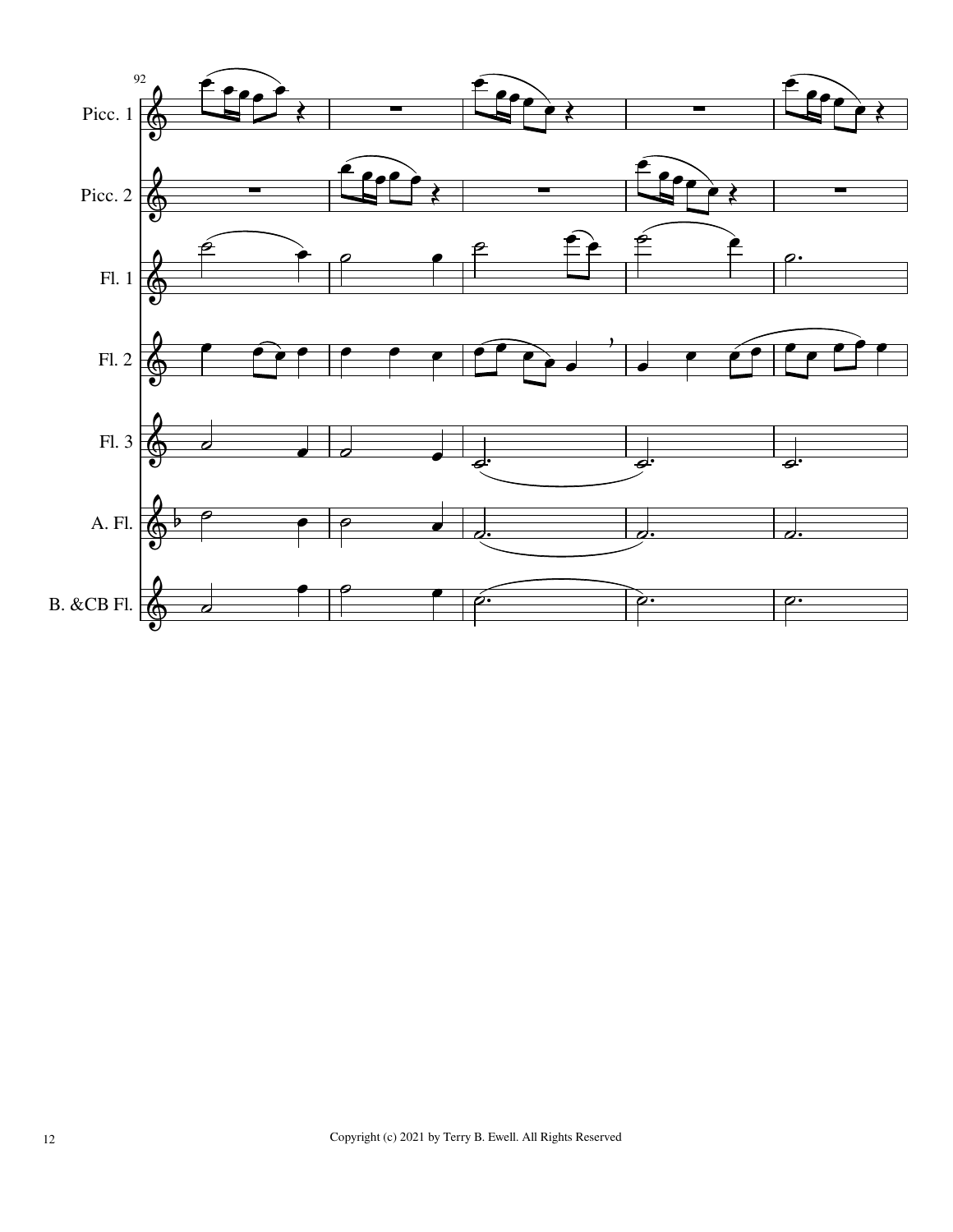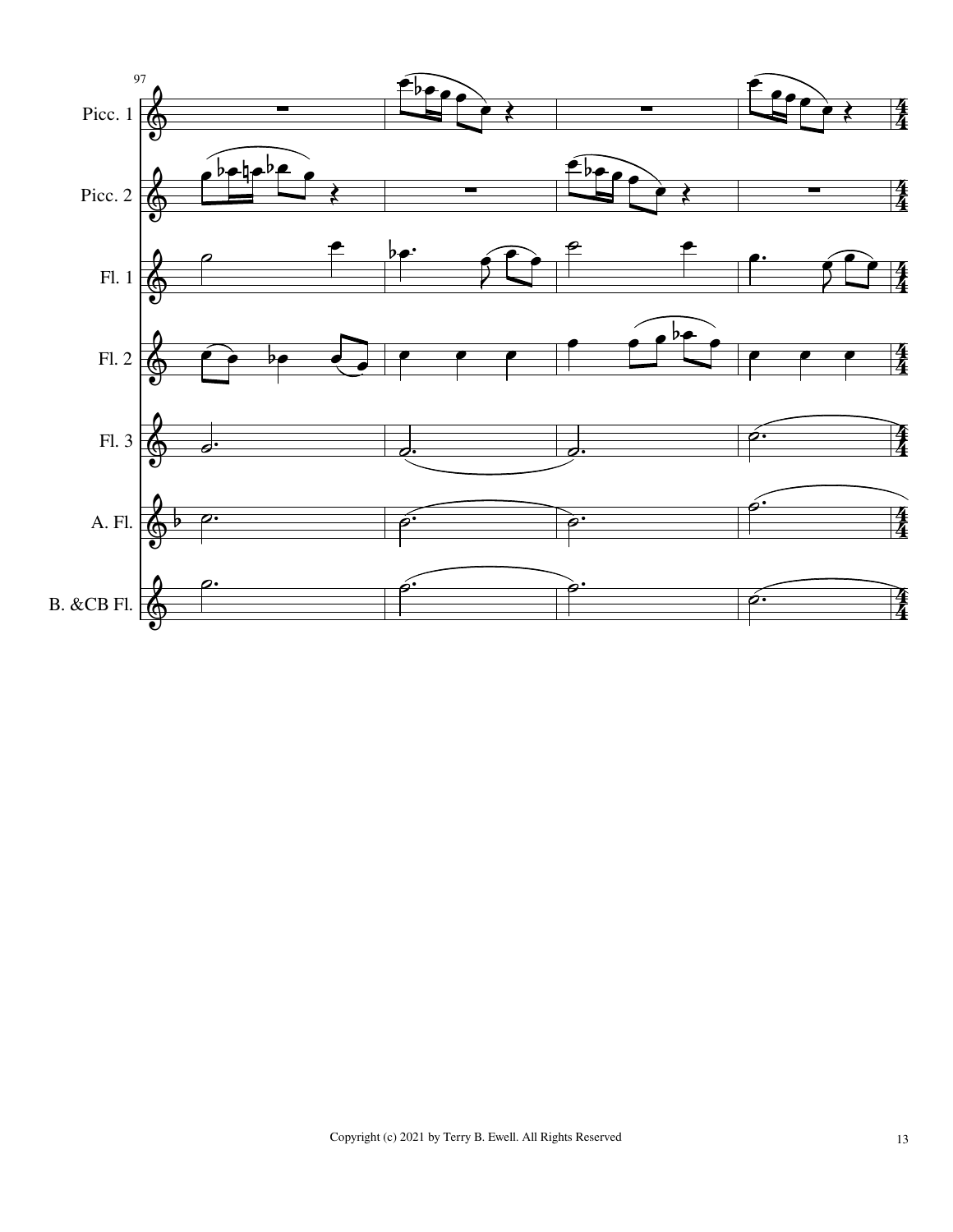![](_page_13_Figure_0.jpeg)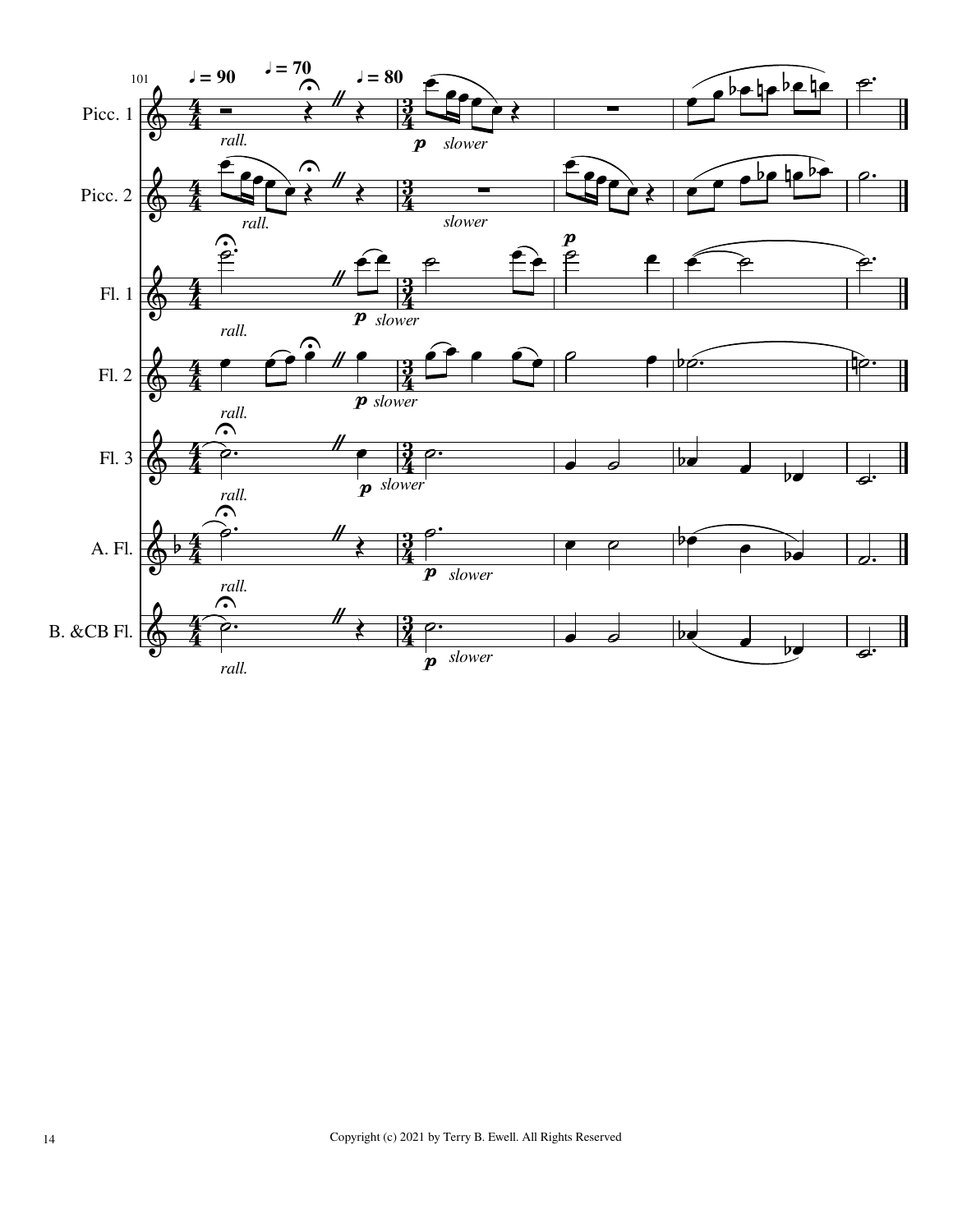Piccolo 1 For Flute Ensemble with Optional Voice

![](_page_14_Figure_2.jpeg)

![](_page_14_Figure_3.jpeg)

![](_page_14_Figure_4.jpeg)

![](_page_14_Figure_5.jpeg)

![](_page_14_Figure_6.jpeg)

![](_page_14_Figure_7.jpeg)

![](_page_14_Figure_8.jpeg)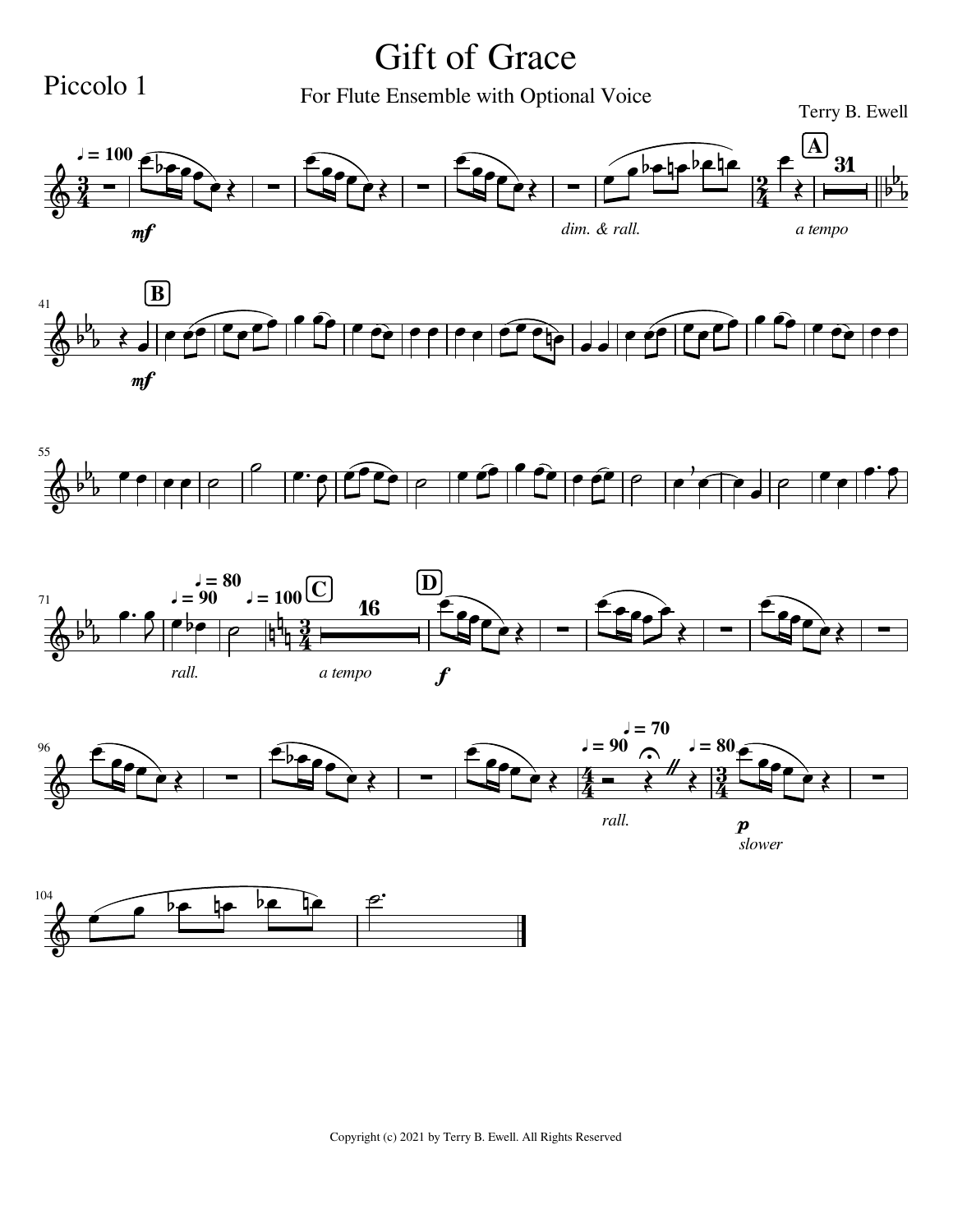Piccolo 2 For Flute Ensemble with Optional Voice

![](_page_15_Figure_2.jpeg)

![](_page_15_Figure_3.jpeg)

![](_page_15_Figure_4.jpeg)

![](_page_15_Figure_5.jpeg)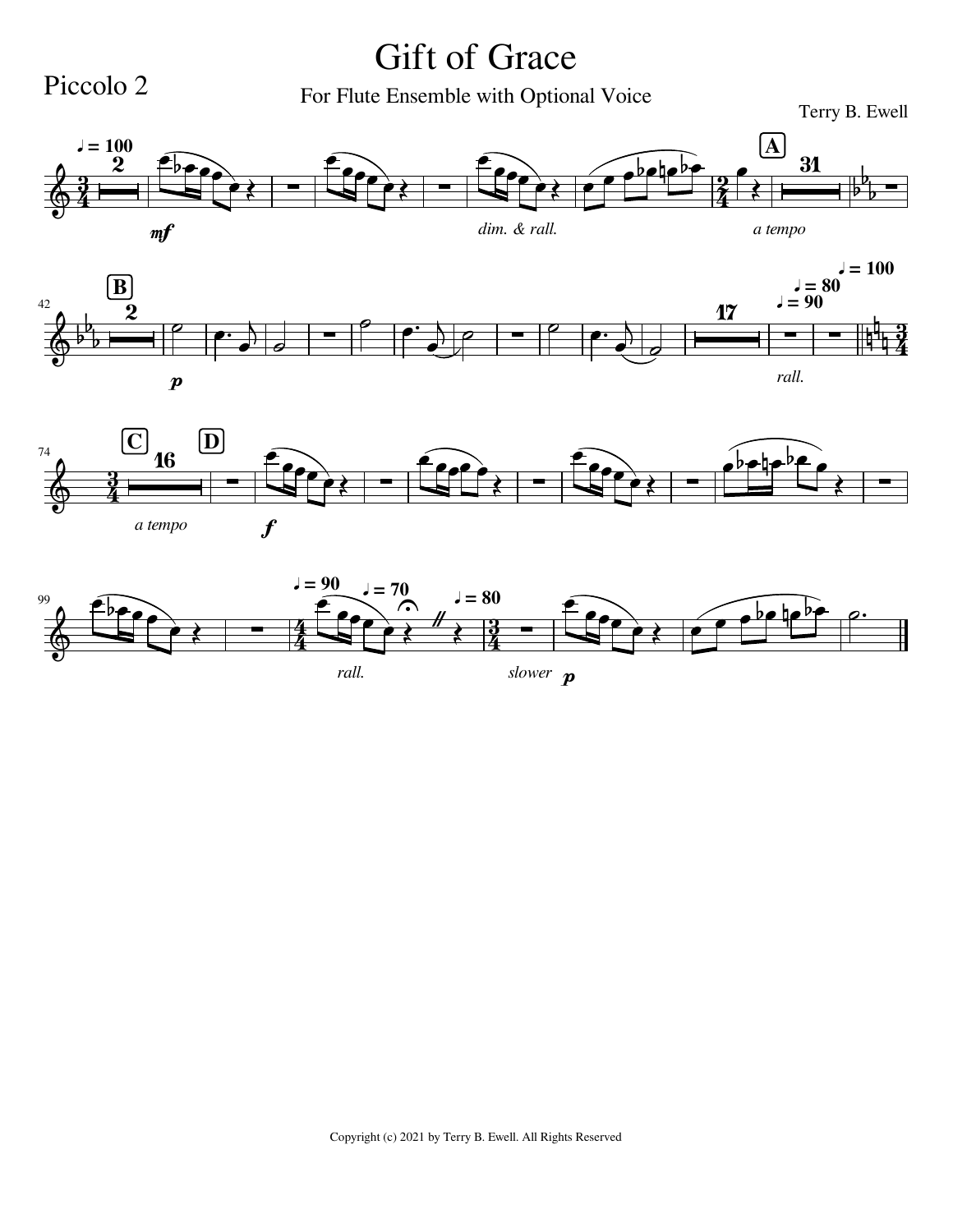Flute For Flute Ensemble with Optional Voice

![](_page_16_Figure_2.jpeg)

![](_page_16_Figure_3.jpeg)

![](_page_16_Figure_4.jpeg)

![](_page_16_Figure_5.jpeg)

![](_page_16_Figure_6.jpeg)

 $m f$ *a tempo Tutti*

![](_page_16_Figure_8.jpeg)

Copyright (c) 2021 by Terry B. Ewell. All Rights Reserved

![](_page_16_Figure_10.jpeg)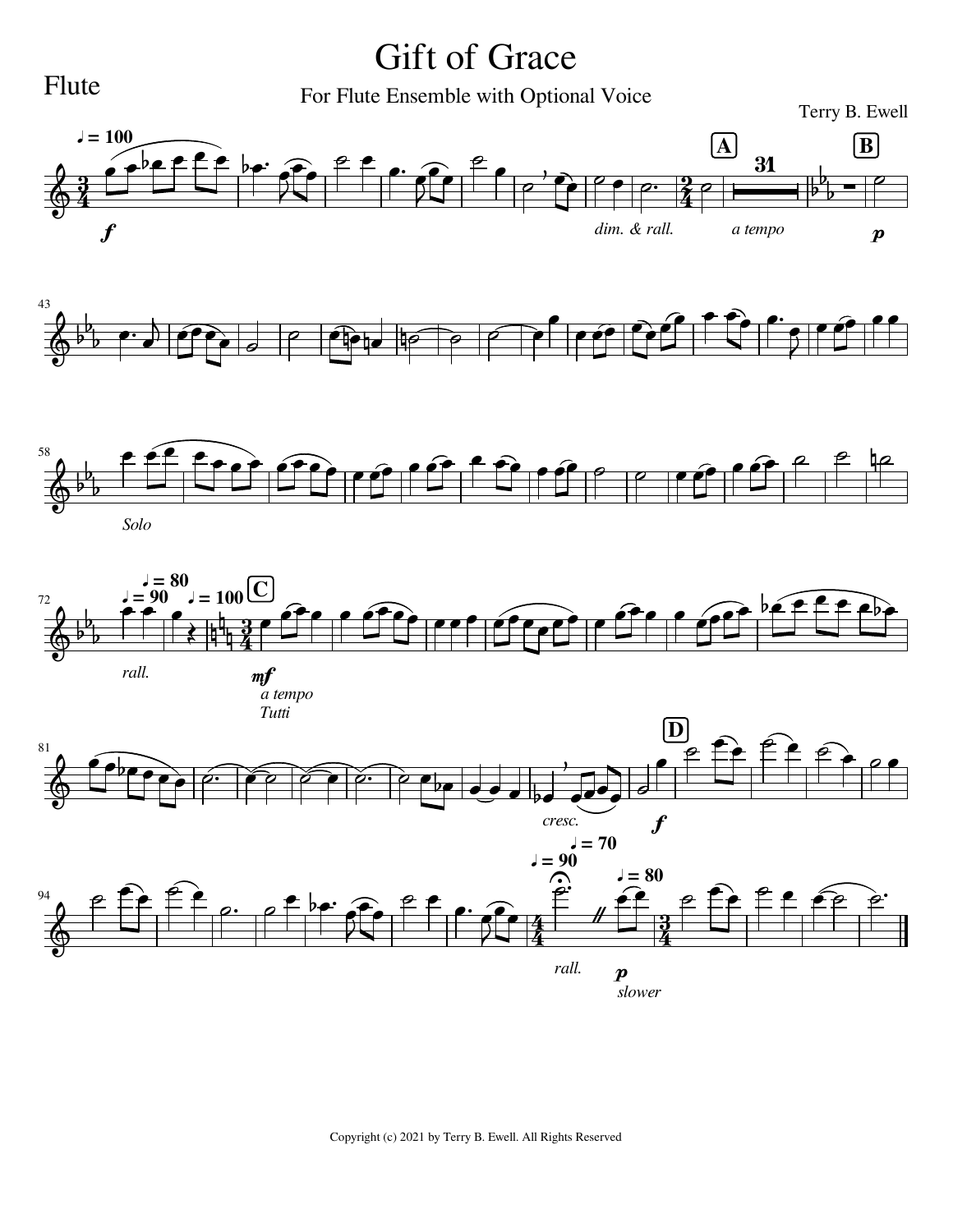Flute 2 For Flute Ensemble with Optional Voice

![](_page_17_Figure_3.jpeg)

![](_page_17_Figure_4.jpeg)

![](_page_17_Figure_5.jpeg)

![](_page_17_Figure_6.jpeg)

![](_page_17_Figure_7.jpeg)

![](_page_17_Figure_9.jpeg)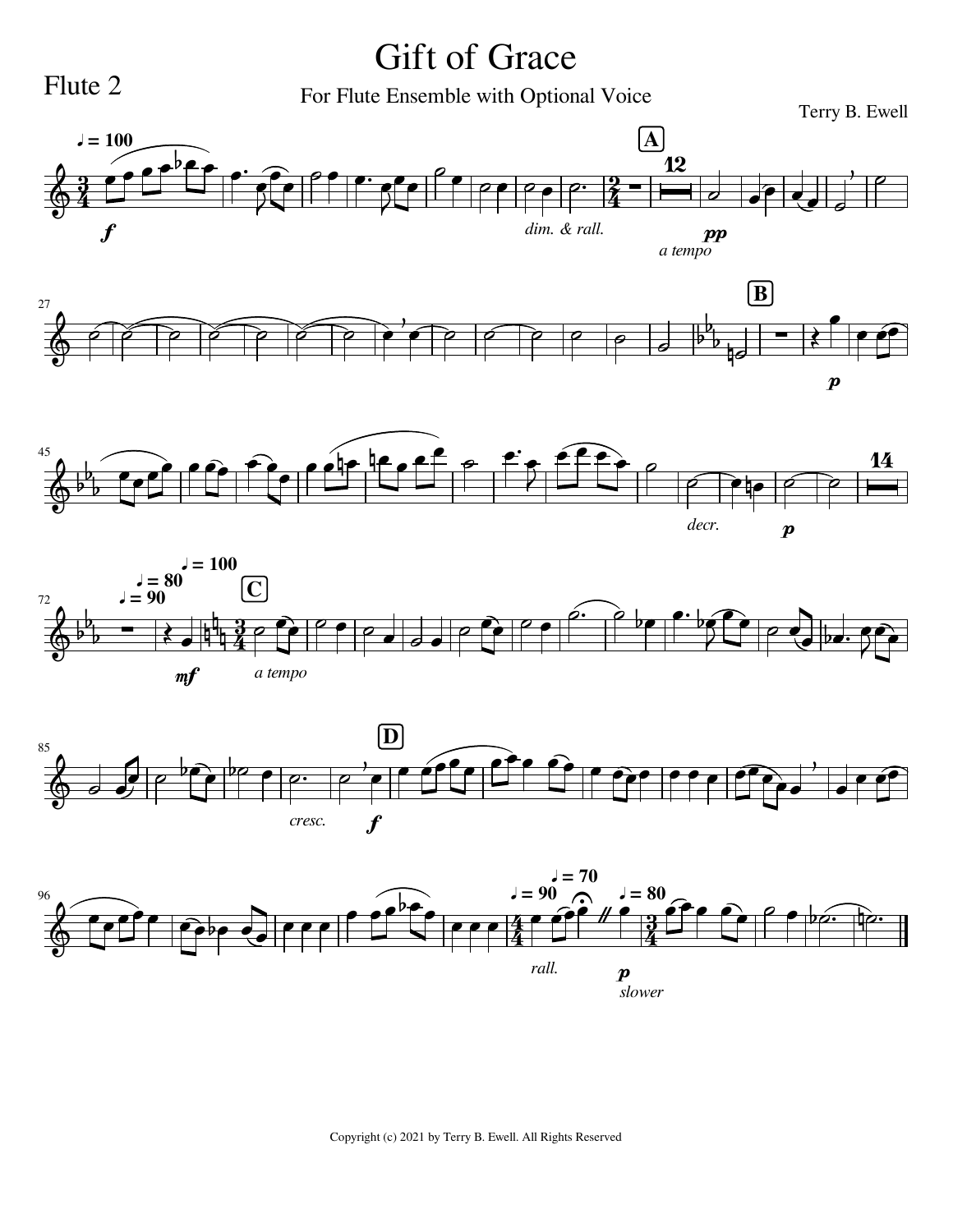Flute 3<br>For Flute Ensemble with Optional Voice

![](_page_18_Figure_3.jpeg)

Copyright (c) 2021 by Terry B. Ewell. All Rights Reserved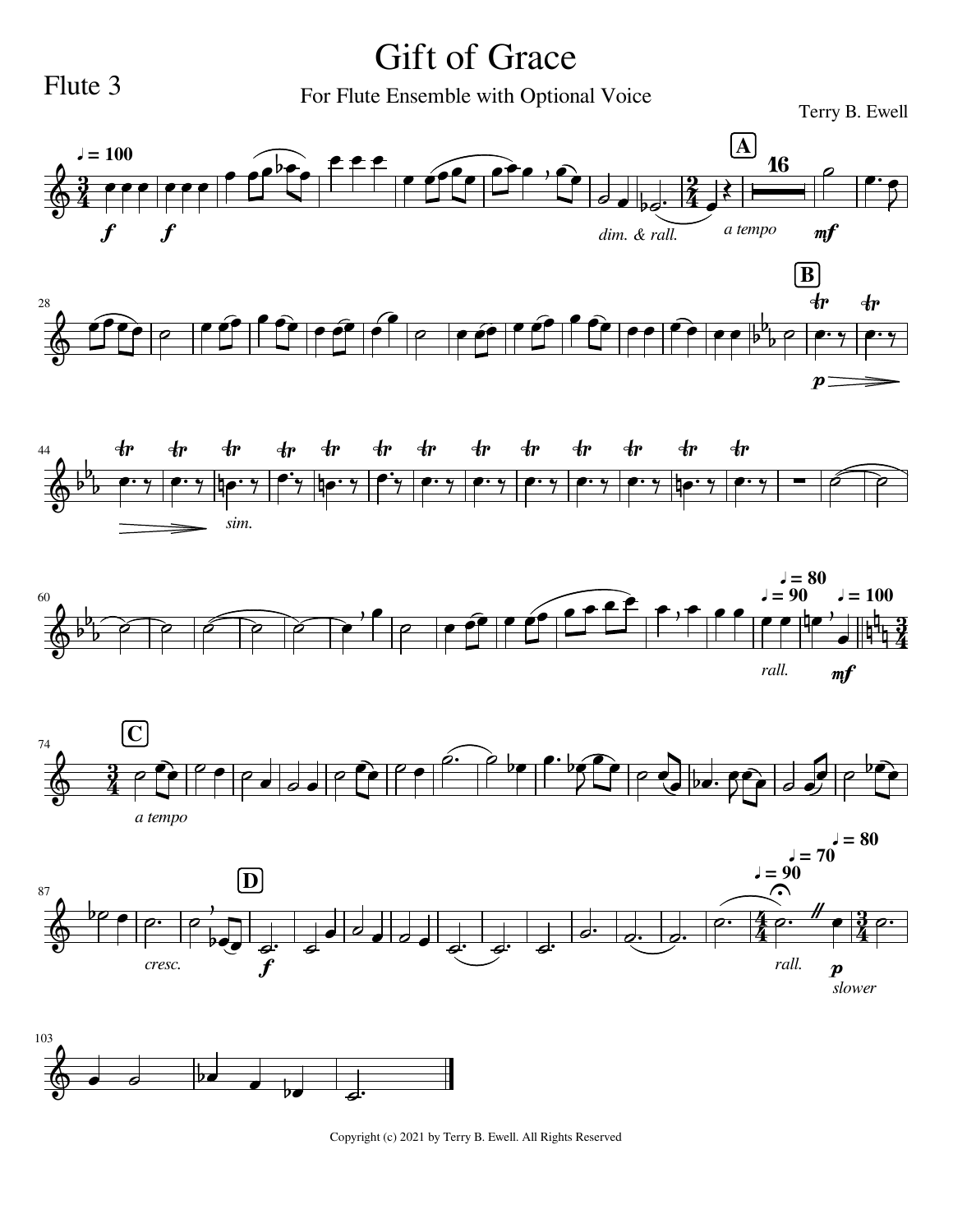Alto Flute For Flute Ensemble with Optional Voice

![](_page_19_Figure_4.jpeg)

![](_page_19_Figure_5.jpeg)

![](_page_19_Figure_6.jpeg)

![](_page_19_Figure_7.jpeg)

*a tempo*

![](_page_19_Figure_9.jpeg)

89 <u>bee</u>  $\overline{\phantom{a}}$  $\bullet$   $\circ$   $\circ$   $\bullet$   $\circ$  $\overline{\mathcal{L}}$  $\bullet$   $\bullet$   $\circ$   $\bullet$  $\frac{1}{2}$  $\bullet$  2. 2. 2  $\rho$ .  $\rho$ .  $\overrightarrow{e}$  $\widehat{\rho^{\cdot}+4\rho^{\cdot}+3\rho^{\cdot}}$  $\bullet$ p  $\overline{\phi}$ .  $\Phi$  beed  $\flat$   $\downarrow$  $\frac{4}{4}$   $\frac{3}{4}$  $\frac{1}{2}$  $\frac{1}{2}$  3  $\sum_{n=1}^{\infty}$  $\boldsymbol{f}$  $\boldsymbol{p}$  **= 90 = 80 = 70** *rall. slower* **D**  $\frac{1}{2}$   $\frac{1}{2}$   $\frac{1}{2}$   $\frac{1}{2}$   $\frac{1}{2}$   $\frac{1}{2}$   $\frac{1}{2}$   $\frac{1}{2}$   $\frac{1}{2}$   $\frac{1}{2}$   $\frac{1}{2}$   $\frac{1}{2}$   $\frac{1}{2}$   $\frac{1}{2}$   $\frac{1}{2}$   $\frac{1}{2}$   $\frac{1}{2}$   $\frac{1}{2}$   $\frac{1}{2}$   $\frac{1}{2}$   $\frac{1}{2}$   $\frac{1}{2}$   $\cdot$   $\rho \cdot \rho \cdot$  $\tilde{\cdot}$  $\cdot$   $\frac{1}{\sqrt{2}}$  $\overline{\cdot}$ 

![](_page_19_Figure_11.jpeg)

Copyright (c) 2021 by Terry B. Ewell. All Rights Reserved